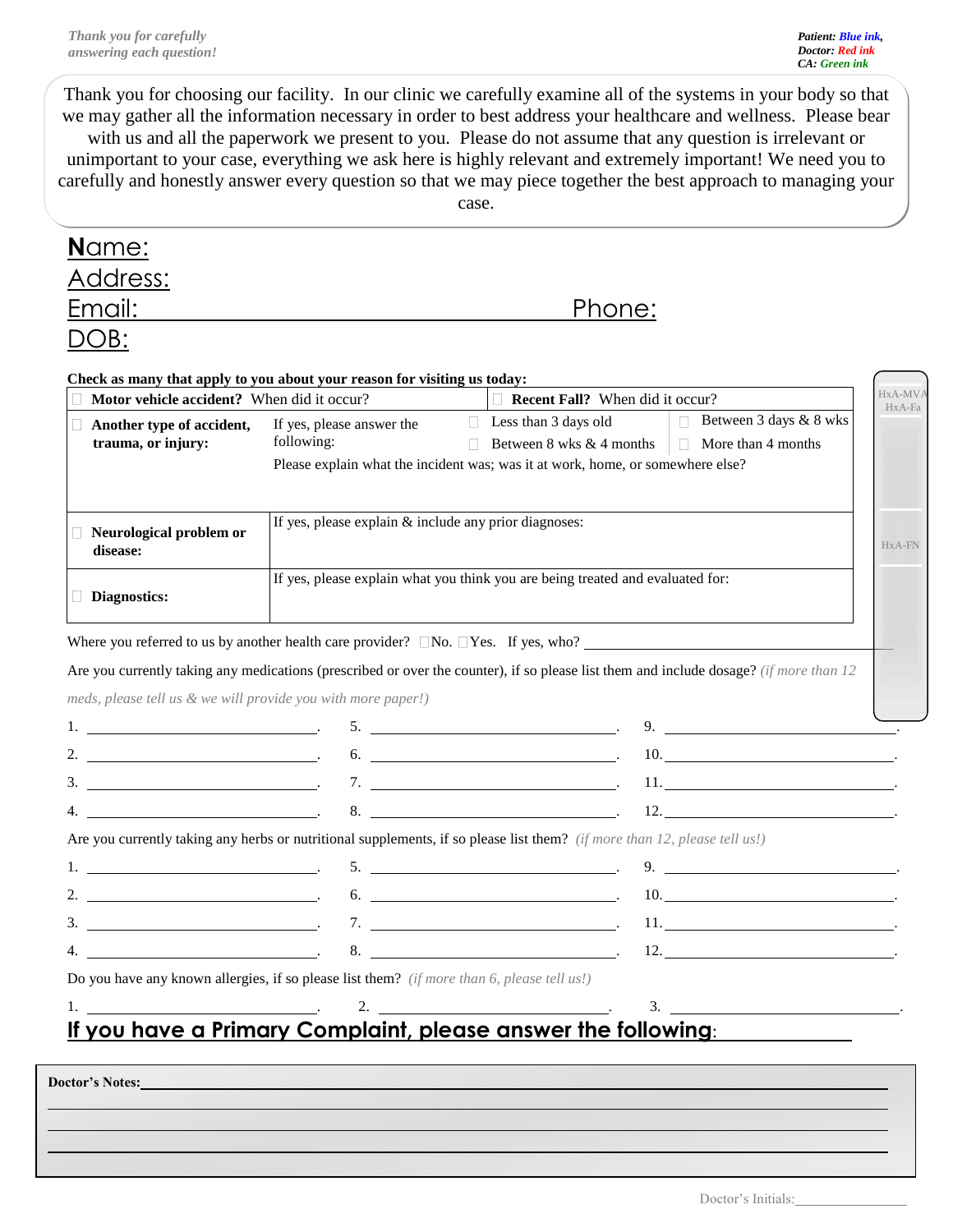## What is your primary complaint?<br>
<u>
</u>

| $\bf{0}$                                                                             |  |                                                        | 6 |  | 10                         |
|--------------------------------------------------------------------------------------|--|--------------------------------------------------------|---|--|----------------------------|
|                                                                                      |  |                                                        |   |  |                            |
|                                                                                      |  |                                                        |   |  |                            |
| <b>No Pain</b>                                                                       |  |                                                        |   |  | <b>Worst Possible Pain</b> |
| Have you seen anyone else for this condition? $\Box$ No. $\Box$ Yes. If yes, who?    |  |                                                        |   |  |                            |
| Have you lost work days for this condition? $\Box$ No. $\Box$ Yes. If yes, how much? |  |                                                        |   |  |                            |
|                                                                                      |  | Have you tried any self-treatments for this condition? |   |  |                            |

Have you ever been treated for a similar problem, if so describe?<br>
<u>Examples</u>

Do you have any other complaints or concerns?

 What do *you* think is causing your present health problem(s)?

On the diagram to the right, please mark the following symptoms, if you are experiencing them:

- "//" for stabbing pain,
- "**B**" for burning pain,
- "**D**" for dull pain,
- "**A**" for aching pain,
- "**N**" or in areas where you have numbness
- "T" in areas where you have tingling,
- "St" in areas where you feel stiffness,
- "**Sw**" in areas where you've had swelling, "**C**" in areas where you have cramps,

Below indicate any *other* symptoms you think may be important.

What are your **5 greatest concerns** about your present state of health? 1. 2. 3.

4.

5.



**Doctor's Notes:**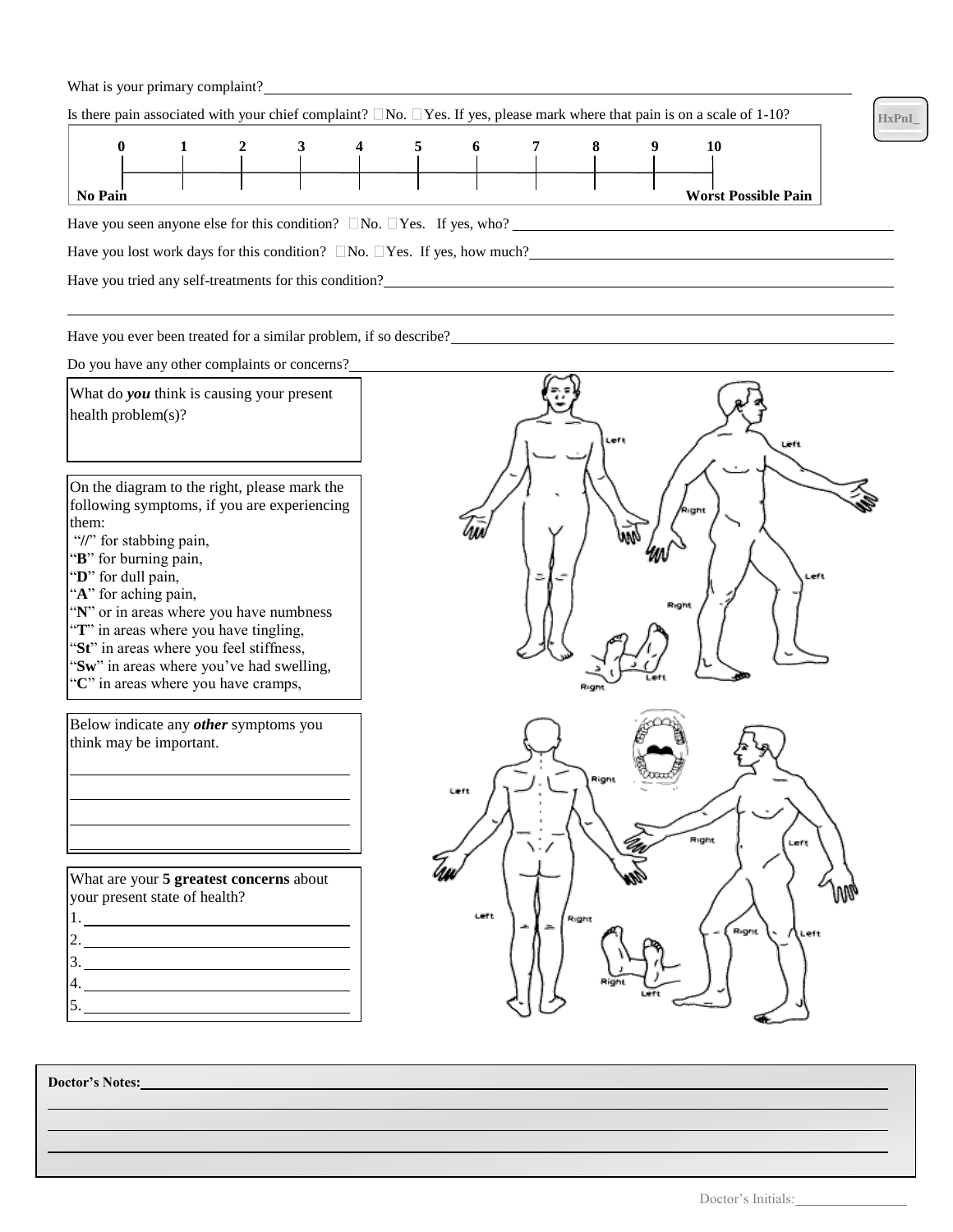## **Please answer the following questions as completely as possible:**

Please list all operations or surgeries you may have had with dates:

| Please list any major illness you have had with dates: 1999 and 2009 and 2009 and 2009 and 2009 and 2009 and 2009 and 2009 and 2009 and 2009 and 2009 and 2009 and 2009 and 2009 and 2009 and 2009 and 2009 and 2009 and 2009                                                                                                                                                   |  |
|---------------------------------------------------------------------------------------------------------------------------------------------------------------------------------------------------------------------------------------------------------------------------------------------------------------------------------------------------------------------------------|--|
| Have you had any recent infections, colds, or flu? $\Box$ No. $\Box$ Yes:                                                                                                                                                                                                                                                                                                       |  |
| Please list any and <i>all</i> traumas or injuries you've ever had, with dates, from the simple to the serious:                                                                                                                                                                                                                                                                 |  |
|                                                                                                                                                                                                                                                                                                                                                                                 |  |
|                                                                                                                                                                                                                                                                                                                                                                                 |  |
| Have you ever been diagnosed with a cardiac (heart) condition, a blood vessel condition (like arteriosclerosis, atherosclerosis, or                                                                                                                                                                                                                                             |  |
|                                                                                                                                                                                                                                                                                                                                                                                 |  |
| Does anyone in your biological family (parent, grandparent, sibling, or child) have a history of heart disease, stroke, cancer, or diabetes?<br>$\Box$ No. $\Box$ Yes, explain: $\Box$                                                                                                                                                                                          |  |
| Does anyone in your biological family have a history of psychiatric diseases like depression, anxiety, schizophrenia, etc? $\square$ No. $\square$ Yes,<br>explain: explain:                                                                                                                                                                                                    |  |
| Does anyone in your biological family have a history of neuropathies (nerve diseases) or myopathies (muscle diseases)? $\Box$ No. $\Box$ Yes,<br>explain: explaint and the contract of the contract of the contract of the contract of the contract of the contract of the contract of the contract of the contract of the contract of the contract of the contract of the cont |  |
| Does anyone in your biological family have a history of cancer? $\Box$ No. $\Box$ Yes, explain:                                                                                                                                                                                                                                                                                 |  |
| ,我们也不会有什么。""我们的人,我们也不会有什么?""我们的人,我们也不会有什么?""我们的人,我们也不会有什么?""我们的人,我们也不会有什么?""我们的人<br>Does anyone in your biological family have a history of back or neck pain? $\Box$ No. $\Box$ Yes, explain:                                                                                                                                                                                  |  |
| Does anyone in your biological family have a history of any other known conditions? $\Box$ No. $\Box$ Yes, explain:                                                                                                                                                                                                                                                             |  |
| Please indicate your familial status? □Single. □Married. □Divorced. □Widowed.                                                                                                                                                                                                                                                                                                   |  |
| How many children do you have? None. $\Box$ 1. $\Box$ 2. $\Box$ 3. $\Box$ 4. $\Box$ Other:                                                                                                                                                                                                                                                                                      |  |
| What do you do for a living?<br><u>U.S. All the same of the same of the same of the same of the same of the same of the same of the same of the same of the same of the same of the same of the same of the same of the same of th</u>                                                                                                                                          |  |
| Do you have a second job?<br><u>Do you have a second job?</u><br><u>Do you have a second job?</u>                                                                                                                                                                                                                                                                               |  |
| Describe your work environment: Universe of the state of the state of the state of the state of the state of the state of the state of the state of the state of the state of the state of the state of the state of the state                                                                                                                                                  |  |
| How long have you been at this job? What other jobs have you had in the past?                                                                                                                                                                                                                                                                                                   |  |
|                                                                                                                                                                                                                                                                                                                                                                                 |  |
| What is your highest level of education?<br><u> What are your hobbies?</u>                                                                                                                                                                                                                                                                                                      |  |
|                                                                                                                                                                                                                                                                                                                                                                                 |  |
|                                                                                                                                                                                                                                                                                                                                                                                 |  |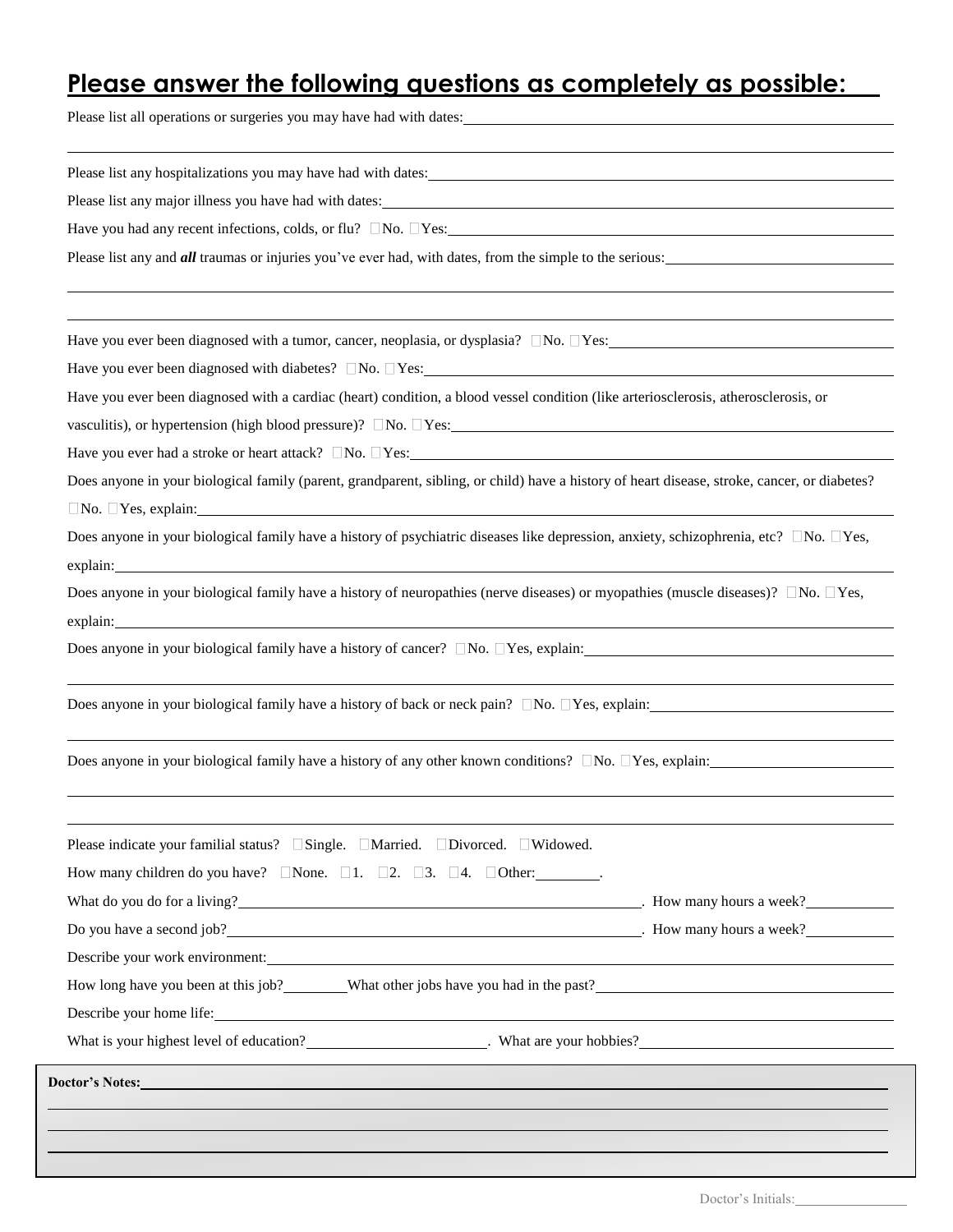| Do you exercise? $\Box$ No. $\Box$ Yes, then what type and how often:                                                                                              |         |  |  |  |  |  |
|--------------------------------------------------------------------------------------------------------------------------------------------------------------------|---------|--|--|--|--|--|
| Do you use any tobacco products? $\Box$ No. $\Box$ Yes, then what kind, how often, & how long:                                                                     |         |  |  |  |  |  |
| Have you used tobacco products in the past? $\Box$ No. $\Box$ Yes, then what, how long, & when did you quit?                                                       |         |  |  |  |  |  |
| Do you drink alcoholic beverages? $\Box$ No. $\Box$ Yes, then what kind and how many a week:                                                                       |         |  |  |  |  |  |
| Have you had alcohol problems in the past? $\square$ No. $\square$ Yes, then how long ago & for how long:                                                          |         |  |  |  |  |  |
| Do you drink caffeinated beverages? $\Box$ No. $\Box$ Yes, then what kind and how many a day:                                                                      |         |  |  |  |  |  |
| Do you drink sodas? $\Box$ No. $\Box$ Yes, then how many a day:                                                                                                    |         |  |  |  |  |  |
| Do you use recreational drugs? $\Box$ No. $\Box$ Yes, then how long ago & for how long::                                                                           |         |  |  |  |  |  |
| Have you used recreational drugs in the past? $\square$ No. $\square$ Yes, then what type, when, & for how long:                                                   |         |  |  |  |  |  |
| Do you have any special dietary restrictions? $\Box$ No. $\Box$ Yes, then what type:                                                                               |         |  |  |  |  |  |
| Are you sexually active? $\Box$ No. $\Box$ Yes. If yes have you ever been diagnosed with an STD or VD:                                                             |         |  |  |  |  |  |
| <b>Review of Systems &amp; Medical History:</b>                                                                                                                    |         |  |  |  |  |  |
| Are you currently experiencing any of the following symptoms, now or recently?<br>1.                                                                               |         |  |  |  |  |  |
| $\Box$ Left arm pain<br>Chest pain<br>Jaw pain<br>u                                                                                                                |         |  |  |  |  |  |
| Shortness of breath<br>Excessive sweating without exertion<br>$\Box$ Pale skin or pallor                                                                           |         |  |  |  |  |  |
| $\Box$ Swelling in your left arm<br>$\Box$ Lightheadedness<br><b>Blackouts</b>                                                                                     |         |  |  |  |  |  |
| Please check off any of the below symptoms that you are be experiencing, now or recently?<br>2.                                                                    |         |  |  |  |  |  |
| R/F<br>Nausea<br>$\Box$ Difficulty with speaking<br>Vomiting                                                                                                       |         |  |  |  |  |  |
| Disequilibrium or feeling unsteady<br>Dizziness or vertigo<br>Difficulty with swallowing                                                                           |         |  |  |  |  |  |
| Double vision<br>$\Box$ Feeling like your are going to fall<br>Abnormal eye movements                                                                              |         |  |  |  |  |  |
| Abnormal sweating<br>$\Box$ Severe headache<br>Numbness                                                                                                            |         |  |  |  |  |  |
| 3.                                                                                                                                                                 |         |  |  |  |  |  |
| $\Box$ Unexplained weight loss $\Box$ Unexplained weight gain $\Box$ Recent fever<br>Change in appetite<br>$\Box$ Recent fatigue                                   |         |  |  |  |  |  |
| Please mark any of the below conditions that apply to you, past or present.                                                                                        |         |  |  |  |  |  |
| <b>Condition</b><br><b>Condition</b><br><b>Condition</b><br><b>DESCRIPTION</b><br><b>Condition</b><br><b>DESCRIPTION</b><br><b>REA</b>                             |         |  |  |  |  |  |
| Trouble with prolonged<br>Herniated disc<br>$\Box$ Swollen or painful<br>Foot or ankle pain                                                                        |         |  |  |  |  |  |
| sitting or standing<br>joints<br>$\Box$ Leg pain<br>Lumbago or lumbalgia<br>$\Box$ Neck pain or stiffness                                                          |         |  |  |  |  |  |
| $\Box$ Trouble with walking<br>□ Knee pain<br>Scoliosis or other spinal<br>$\Box$ Upper back pain or<br>$\Box$ Trouble with bending,<br>Shoulder pain<br>curvature |         |  |  |  |  |  |
| HxA-Pn<br>stiffness<br>twisting, or lifting<br>Difficulty walking<br>$\Box$ Elbow pain                                                                             |         |  |  |  |  |  |
| $\Box$ Mid back pain or<br>Osteoporosis<br>Osteoarthritis or DJD<br>$\Box$ Arm pain<br>stiffness<br>Dislocated bones<br>Rheumatoid arthritis                       |         |  |  |  |  |  |
| □ Hand or wrist pain<br>$\Box$ Low back pain or<br>Fractured bones<br>Other arthritis<br>Jaw pain or click (TMJ)                                                   |         |  |  |  |  |  |
| stiffness<br>Bone infection<br>$\Box$ Gout<br>□ Chronic headaches                                                                                                  |         |  |  |  |  |  |
| $\Box$ Hip or pelvis pain<br>(osteomyelitis)<br>Ankylosing spondylitis<br>Sprain or strain                                                                         | HxA-mva |  |  |  |  |  |
| □ Auto accidents<br>Sports injuries<br>Machine accident<br>Accidental fall<br>HxA-Fa                                                                               |         |  |  |  |  |  |

**Doctor's Notes:**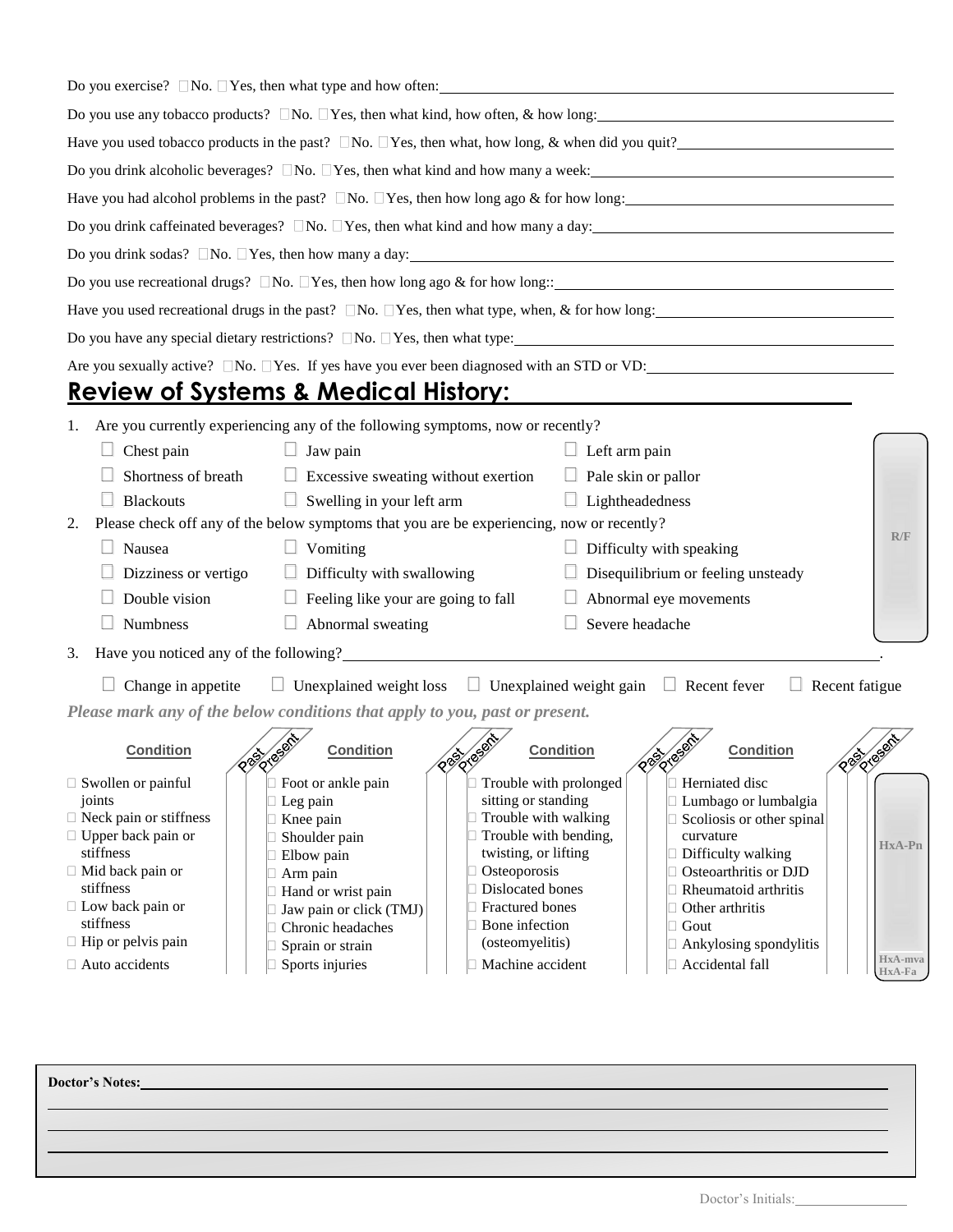- Migraines
- Cluster headaches
- □ Costen's syndrome
- □ Balance problems
- Mental or emotional disorder
- $\Box$  Convulsions or epilepsy
- $\Box$  Difficulty speaking
- Difficulty swallowing
- $\Box$  Losing time or blacking out
- □ Changes in skin sensation
- Muscle problems
- $\Box$  Learning disability
- □ Conduct disorder
- 
- □ Dizziness
- □ Motion sickness
- 
- 
- 
- $\square$  Pain in legs with movement or activity
- $\Box$  Heart palpations (hearing racing heart)
- □ Swelling in legs or feet
- $\Box$  Congestive heart failure
- $\Box$  Difficulty breathing
- Chronic/frequent cough
- COPD
- $\Box$  Coughing up blood
- $\Box$  Difficulty losing weight
- $\Box$  Colon problems
- Gall bladder trouble
- □ Liver disease
- □ Stomach/duodenal ulcer
- Abdominal pain
- □ Indigestion
- □ Cirrhosis
- □ Bloating
- $\Box$  Craving sweets
- $\Box$  Craving excessive salts
- $\Box$  Pituitary disorder
- $\Box$  Cold all the time
- □ Dry skin
- Change in hat size
- □ Unexplained skin rash
- $\Box$  Change in skin mole
- Seborrhea
- Acne

**Doctor's Notes:**

- Trigeminal neuralgia or Tic Doloreaux **Condition Condition Condition Condition**
	- Hypertension headache
	- Seizures
	- Neurological disease
	- **Trouble concentrating**
	- Difficulty swallowing
	- Trouble understanding
	- others
	- Stroke or CVA
	- □ Paralysis
	- Muscle weakness
	- Twitching muscles
	- **Lost muscle tone**
	- ADD or ADHD
	- Behavioral disorder
	-
	- Vertigo
	- Unexplained giddiness
	-
	-
	-
	- Heart attack
		- (myocardial infarct)
	- Irregular heart beats
	- Experience passing out
	- Skipped heart beats Congenital heart disease
	-
	- Shortness of breath with activity
	- Short of breath at rest
	- Painful breathing
	- Hemorrhoids Difficulty with control
		- of bowel movements
		- Nausea &/or vomiting
		- Digestive problems
	- Constipation
	- Diarrhea
	- Polyps
		- Diverticulitis
	- Hormonal issues
	- Thyroid disorder
	- Adrenal disorder
	- Hot all the time
	- Trouble with sleep Change in glove size
	- Itching
	- Change in nails
	- Eczema
	- $\Box$  Dermatitis

 Sinus headaches Cervicogenic headaches Other type of headache

 Concussions Head injury Persistent headache Spontaneous movement

Bedwetting

sneezing

 High cholesterol High blood pressure (hypertension) Scarlet fever Rheumatic fever Other heart disease

 Emphysema Bronchitis Snoring

Hepatitis

Diabetes

 Shingles Herpes Warts

 Hyperthyroidism Hypothyroidism Excessive thirst Decreased sex drive Change in skin color

□ Other skin disorder

Other lung problems

 More than 3 bowel movements a day Less than 1 bowel movement a day Excessive gas Blood in stool Ulcerative colitis Crohn's disease

 Recent incoordination Head seems heavy/tired Head or arms feel tired Loss of consciousness

**HxA-fn**

**HxA-GI**

**HxA-En**

 Weak muscles of face Numbness or tingling **Excessive sweating** 

Autism (PDD or ASD)

Pain with coughing or

- Tension headaches Pain in your face Temporal arteritis Trouble sleeping Difficulty with focus Loss of memory Fainting spells  $\Box$  Tire easily Mini-stroke or TIA Blurred vision **Double vision**  Muscle cramping Tremors (shaking) Abnormal movements Dyslexia Asperger's syndrome  $\Box$  Glaucoma  $\Box$   $\Box$  Macular degeneration  $\Box$  Cataracts  $\Box$  Retinopathy Unsteadiness Difficult with balance  $\Box$  Ear infections  $\Box$   $\Box$  Ringing in ears  $\Box$  Earaches  $\Box$  Hearing loss  $\Box$  Tinnitus  $\Box$   $\Box$  Sinus problems  $\Box$  Nose bleeds  $\Box$  Difficulty swallowing  $\Box$  Sore throat  $\Box$   $\Box$  Mouth sores  $\Box$   $\Box$  Bleeding gums  $\Box$  Hoarseness Arrhythmia Heart murmur Atherosclerosis / arteriosclerosis Dizzy or light-headed with exercise Wheezing Asthma Coughing up mucus Pneumothorax
	- Difficulty swallowing
	- Gall bladder stones
	- Intestinal issues Heartburn

 Gastric ulcers Excessive belching Digestive issues Celiac Disease (Sprue) Irritable bowel syndrm.

 $\Box$  Night sweats Decreased energy **Frequent urination** 

Hair loss

 Bruise easy Psoriasis □ Skin cancer

 Increased sex drive Under a lot of stress

Change in hair pattern

Doctor's Initials: